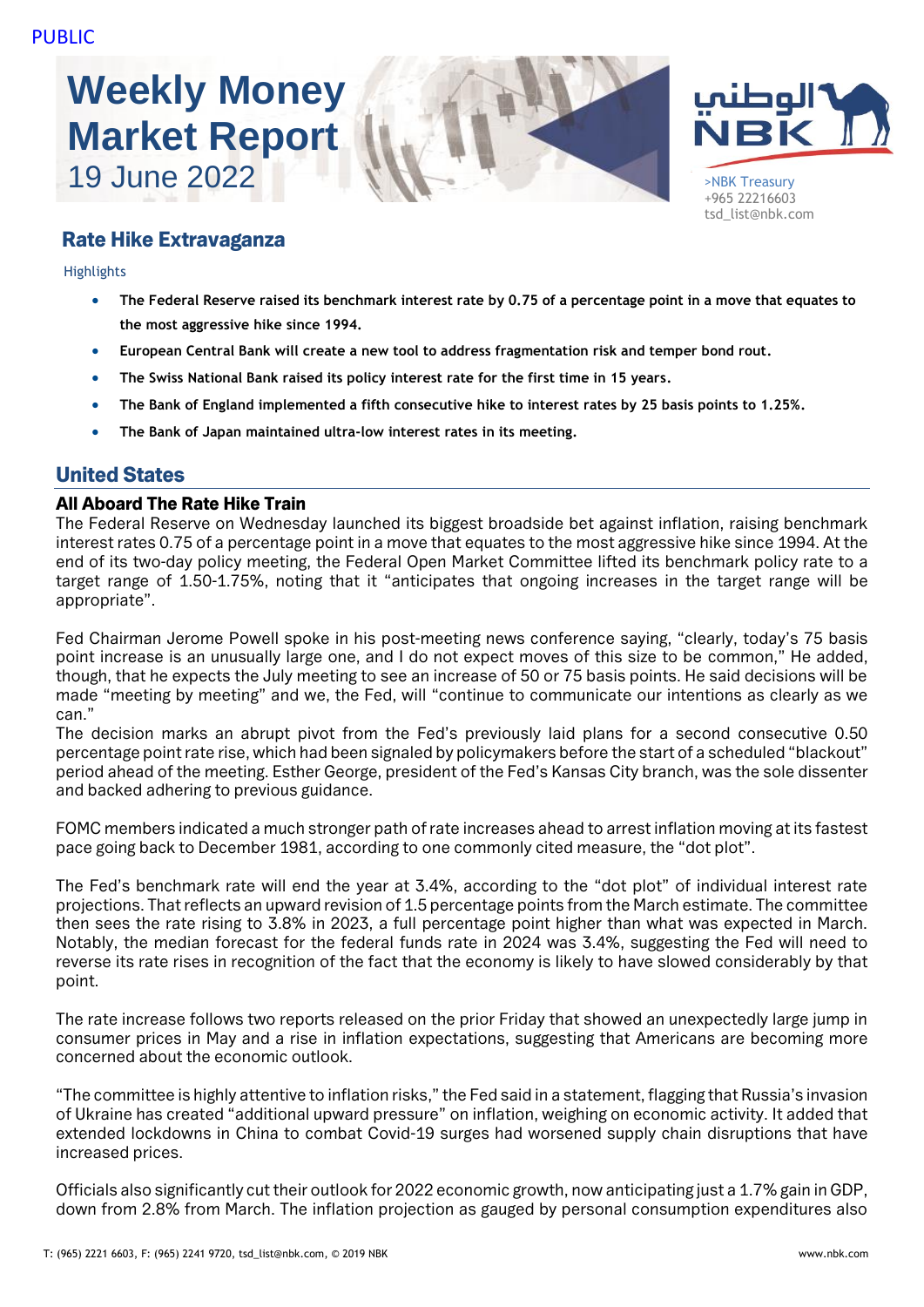

rose to 5.2% this year from 4.3%, though core inflation, which excludes rapidly rising food and energy costs, is indicated at 4.3%, up just 0.2 percentage points from the previous projection. Core PCE inflation ran at 4.9% in April, so the projections Wednesday anticipate an easing of price pressures in coming months.

The new economic projections published by the Fed indicate that the forthcoming monetary tightening which also includes a scaling back of the \$9tn balance sheet — will involve "some pain", as Powell acknowledged last month. The Fed chair admitted that the path to bringing down inflation without causing significant economic damage was "not getting easier". Powell added that the economic trajectory outlined in the new projections is reflective of a "softish" landing.

## Europe

#### Emergency Meeting

The European Central Bank held an emergency monetary policy meeting on Wednesday, after bond yields surged in recent days for many governments across the Eurozone. During which it announced that it plans to create a new tool to tackle the risk of Eurozone fragmentation, in a move designed to moderate fears of a fresh debt crisis. "Since the gradual process of policy normalization was initiated in December 2021, the Governing Council has pledged to act against resurgent fragmentation risks," the ECB said in a statement.

The decision to call an emergency meeting less than a week after the last governing council vote underlines how rate-setters are concerned that their aim to tackle record Eurozone inflation by ditching their crisis-era stimulus could be derailed if it revives bond market fears about the region's weaker economies.

While there was no detail on how the ECB's new instrument would work, some analysts think it could be an updated version of the securities markets programme that allowed the bank to tackle market fragmentation by buying €220bn of sovereign bonds from 2010 and 2012.

#### The Swiss Are Hiking

In a surprise move, the Swiss National Bank raised its policy interest rate for the first time in 15 years on Thursday, joining other central banks in tightening monetary policy to fight resurgent inflation. The central bank increased its policy rate to -0.25% from the -0.75% level it has deployed since 2015, the hike marks the first increase by the SNB since September 2007.

SNB Chairman Thomas Jordan said rising Swiss inflation - which hit its highest level in nearly 14 years in May meant the central bank might have to act again. Even after Thursday's 50 basis point rate rise, the SNB expects inflation in the first quarter of 2025 to reach 2.1%, outside its target for a rate of 0-2%. In 2022 it expects a rate of 2.8%. "Without today's SNB policy rate increase, the inflation forecast would be significantly higher," Jordan told a news conference.

"The tighter monetary policy is aimed at preventing inflation from spreading more broadly to goods and services in Switzerland. It cannot be ruled out that further increases in the SNB policy rate will be necessary in the foreseeable future to stabilize inflation in the range consistent with price stability over the medium term," it said in a statement.

# United Kingdom

#### A Tamer Approach

The Bank of England on Thursday implemented a fifth consecutive hike to interest rates as it looks to rein in soaring inflation. The Monetary Policy Committee voted 6-3 to increase the Bank Rate by 25 basis points to 1.25%, with the three dissenting members voting for a 50 basis point hike to 1.5%. The BoE is moving more cautiously than other central banks while warning inflation would climb above 11% by the end of the year. Britain's benchmark rate is now at its highest since January 2009, when borrowing costs were slashed as the global financial crisis raged.

Minutes of the MPC's meeting painted a dismal picture of the outlook for both growth and inflation. While the committee warned price pressures were becoming more embedded, the majority judged that the economy was already weakening enough to bring inflation under control without more drastic action. Some analysts were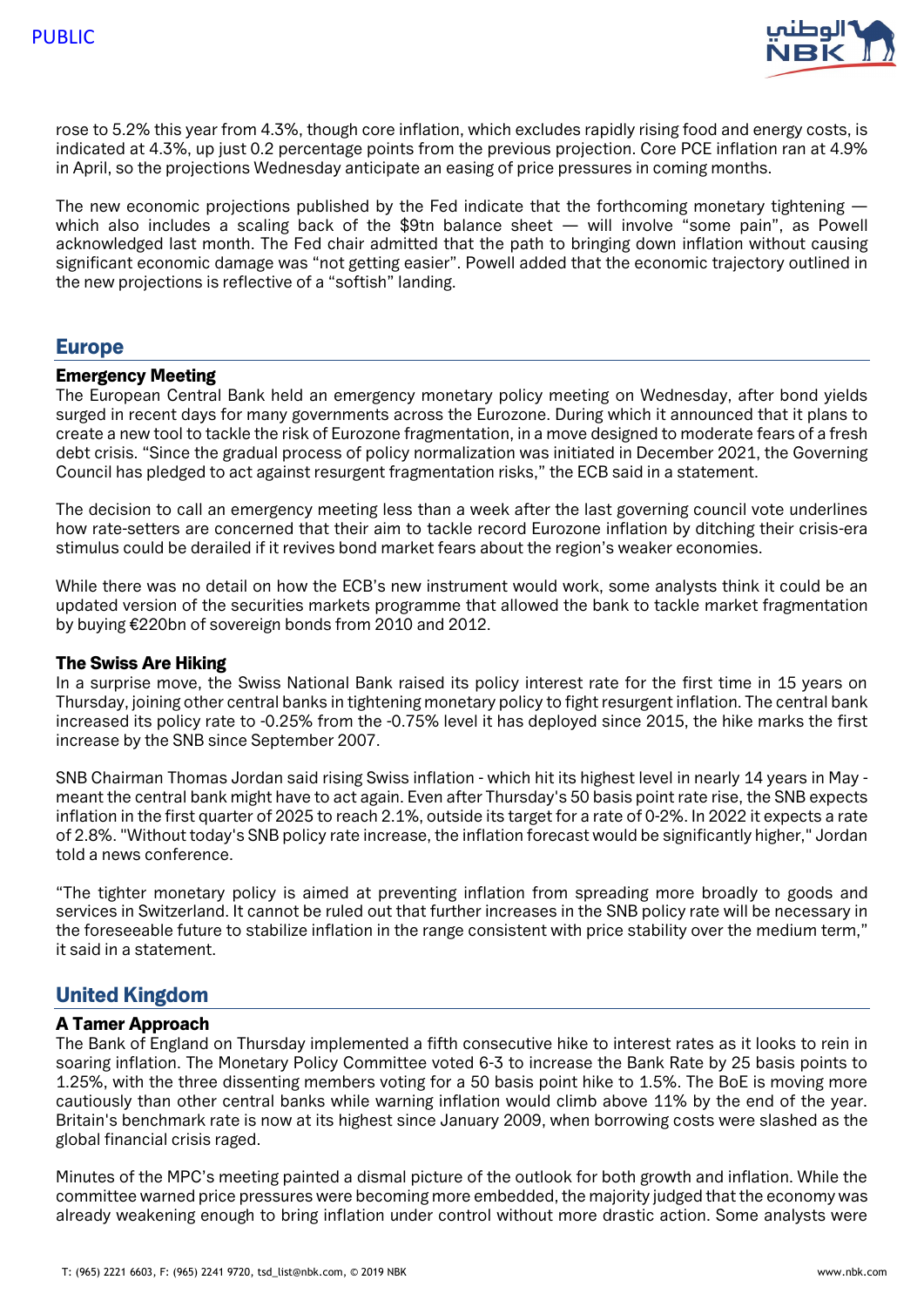

critical of the BoE's caution, saying it should have acted decisively to prove it would not tolerate double-digit inflation. But others said its approach reflected the UK's economic outlook, which is deteriorating faster than elsewhere.

Policymakers face the unenviable task of bringing consumer prices back under control against a backdrop of slowing growth and a rapidly depreciating currency, while the U.K. faces a major cost of living crisis. Inflation is surging worldwide due to spiking costs of food and energy, which have been exacerbated by the war in Ukraine and supply fears in agricultural commodities. Supply chain disruptions and demand shifts as a result of the pandemic have also driven up tradable goods prices. However, in its statement Thursday, the MPC acknowledged that not all of the excess inflationary pressure can be chalked up to global events, noting that domestic factors such as a tight labor market and the pricing strategies of firms have also played a role.

"Consumer services price inflation, which is more influenced by domestic costs than goods price inflation, has strengthened in recent months. In addition, core consumer goods price inflation is higher in the United Kingdom than in the euro area and in the United States," the Bank said. Although the BoE's staff now expects GDP to fall 0.3% in the second quarter of the year — a weaker outcome than projected in the bank's May forecasts — the committee saw little change in the growth outlook, with consumer spending and business sentiment holding up. It also saw no sign of pressures easing in the labor market, with businesses telling the BoE's agents that they expected to struggle with recruitment for at least the next 12 months. The three members that voted for the 50 basis point hike argued that faster tightening now would "reduce the risks of a more extended and costly tightening cycle later".

# Asia-Pacific

#### Yet, Japan Holds Steady

The Bank of Japan maintained ultra-low interest rates on Friday and its guidance to keep borrowing costs at "present or lower" levels, signaling its resolve to focus on supporting the economy's tepid recovery from the Covid-19 pandemic. However, in a nod to the hit that the yen's recent sharp declines may have on the economy, central bank said it must "closely watch" the impact exchange-rate moves could have on the economy.

At the two-day policy meeting that ended on Friday, the BOJ maintained its -0.1% target for short-term rates and its pledge to guide the 10-year yield around 0% by an 8-1 vote. The decision was widely expected, yet it leaves the BOJ's stance even more at odds with other major central banks.

The growing monetary policy divergence between Japan and the rest of the world has pushed the yen to 24 year lows, threatening to cool consumption by boosting already rising import costs. The government and the BOJ have escalated their warnings against sharp yen falls, including by issuing a joint statement last week signaling readiness to step into the currency market if necessary. "We must carefully watch the impact financial and currency market moves could have on Japan's economy and prices," the BOJ said in a statement announcing Friday's policy decision.

# Market Reaction

#### Volatile

The Japanese yen fell as much as 2% on Friday after the Bank of Japan jumped a wave of tightening and stuck with its ultra-low interest rate stance, as currency markets looked set for another volatile session after a flood of rate hikes this week. The SNB's surprise decision continued to reverberate through the markets, with the euro losing half a percent and the franc heading back towards two-month highs. The US dollar clawed its way back from a one-week low against major peers, following a two-day slide after the Federal Reserve's mid-week rate increase that, although the biggest since 1994, did not exceed market expectations. The sterling gained against the weakening dollar after it hit a low of 1.1988 to reach a high of 1.2406 then fell again on Friday in the face of the strengthening dollar. The euro also lost its earlier gains it gathered against the US dollar to close Friday's session down 0.46% at 1.0498.

In equity markets. Wall Street and beyond got the clear message from central bankers around the world, who said that they are going to try and strangle the inflation monster even if they risk crashing the economy along the way. Markets shed and bled but Friday saw a rebound for stocks in Europe and the US, snapping a two-day loss streak, signaling steadier sentiment.